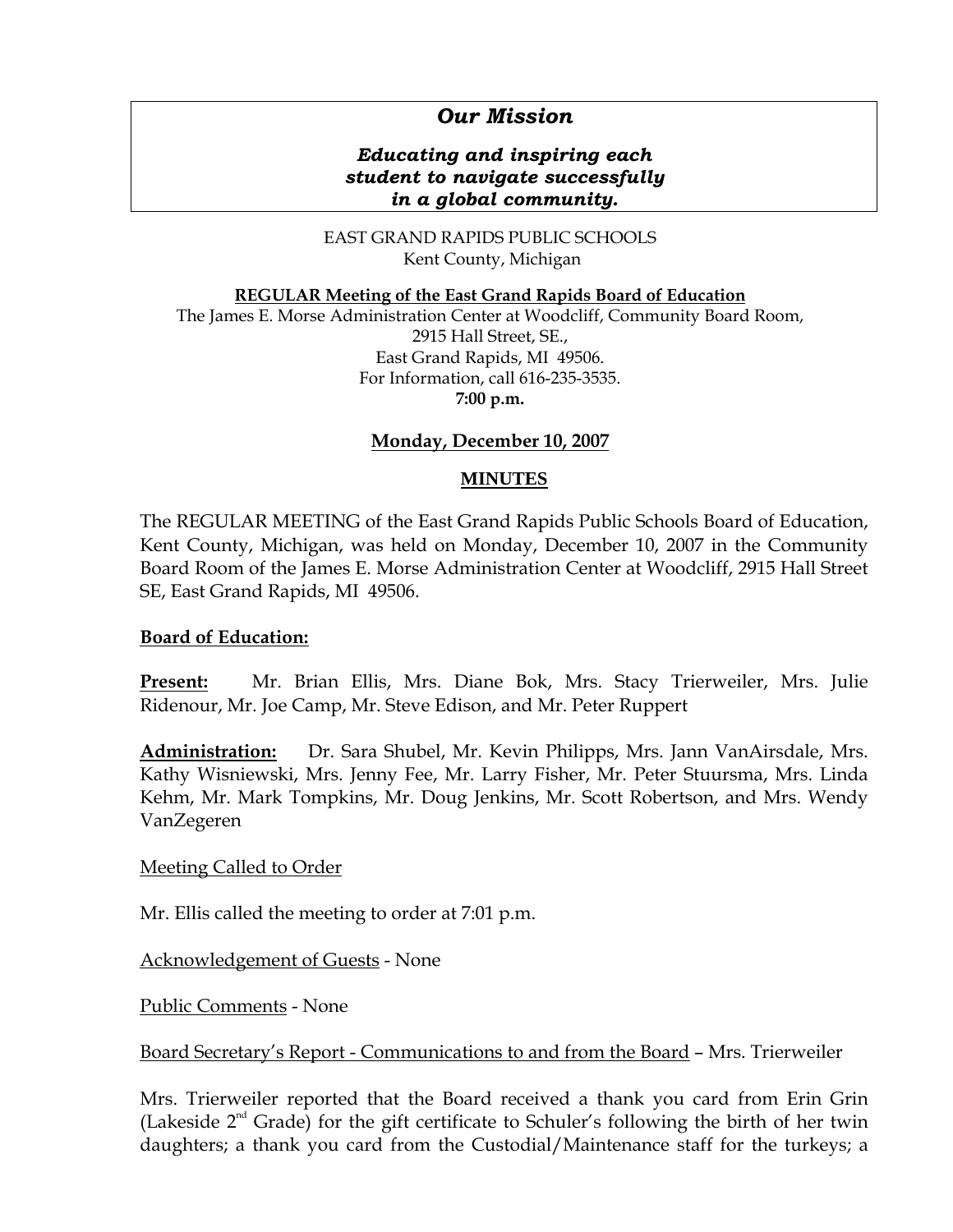thank you card from Kirk Reifinger (Lakeside  $-1$ <sup>st</sup> Grade) for the gift certificate to Schuler's following the birth of his daughter; and a thank you card from Mark Froehlich (husband of Kelly Froehlich - Lakeside  $-4<sup>th</sup>$  Grade) for the gift certificate to Schuler's following his recent surgery.

### High School Student Council President's Report – Mr. Alex Yared

Mr. Yared said that the Student Council has identified 60 families in need who will receive food from the food drive. The Cystic Fibrosis fundraiser took in \$456.27 from donations and the Student Council matched the donation amount for a total of \$912.54. The committee to plan Kabookie Week will have its first meeting this week.

### EGREA President's Report – Mrs. Nancy McSkimming

No report this month.

Recognition of Randy Brown 2007 Division 3 State Champion Girls Diving – Mr. Scott Robertson

Mr. Robertson introduced Randi Brown and her coach, Ann Williamson. Dr. Shubel and Mr. Camp presented Randi with a certificate from the Board.

Recognition of 2007 Division 3 Football State Championship Team – Dr. Sara Shubel, Mr. Peter Stuursma and Mr. Scott Robertson

Mr. Robertson, Mr. Stuursma, Mr. Steve Edison, Mrs. Trierweiler and Dr. Shubel presented certificates to Trevor Mason and Michael Wilson from the Board of Education. Mr. Stuursma will make sure the rest of the team receives their certificates. Mr. Robertson announced that Mr. Stuursma was recognized this year as the state coach of the year by the coaches association.

### *Presentation:*

Facilities Update – Mr. Joe Camp

Mr. Camp reported the Facilities Committee has resumed every other week meetings to gear up for 2007 bond work and also to continue work on the 2006 bond projects. The contractors are finishing up on punch lists for all buildings. He noted that contingency funds are still on track. He stated that we are ahead of schedule for the 2006 bond and under budget and on schedule for the 2007 bond and so far, under budget.

Special Education Report – Mrs. Van Airsdale and Mrs. Wisniewski

Mrs. VanAirsdale and Mrs. Wisniewski along with the following special education staff: Holly Browley, Early Childhood Home & Community; Chris Kenward, Social Worker; Patty Sienstra, Speech and Language Therapist; Amanda Werner, Early Childhood Home & Community; Alisha Langeland, Early Childhood; Caroline Cannon, Special Education Teacher at the High School; and Kathy Cragwell, Speech and Language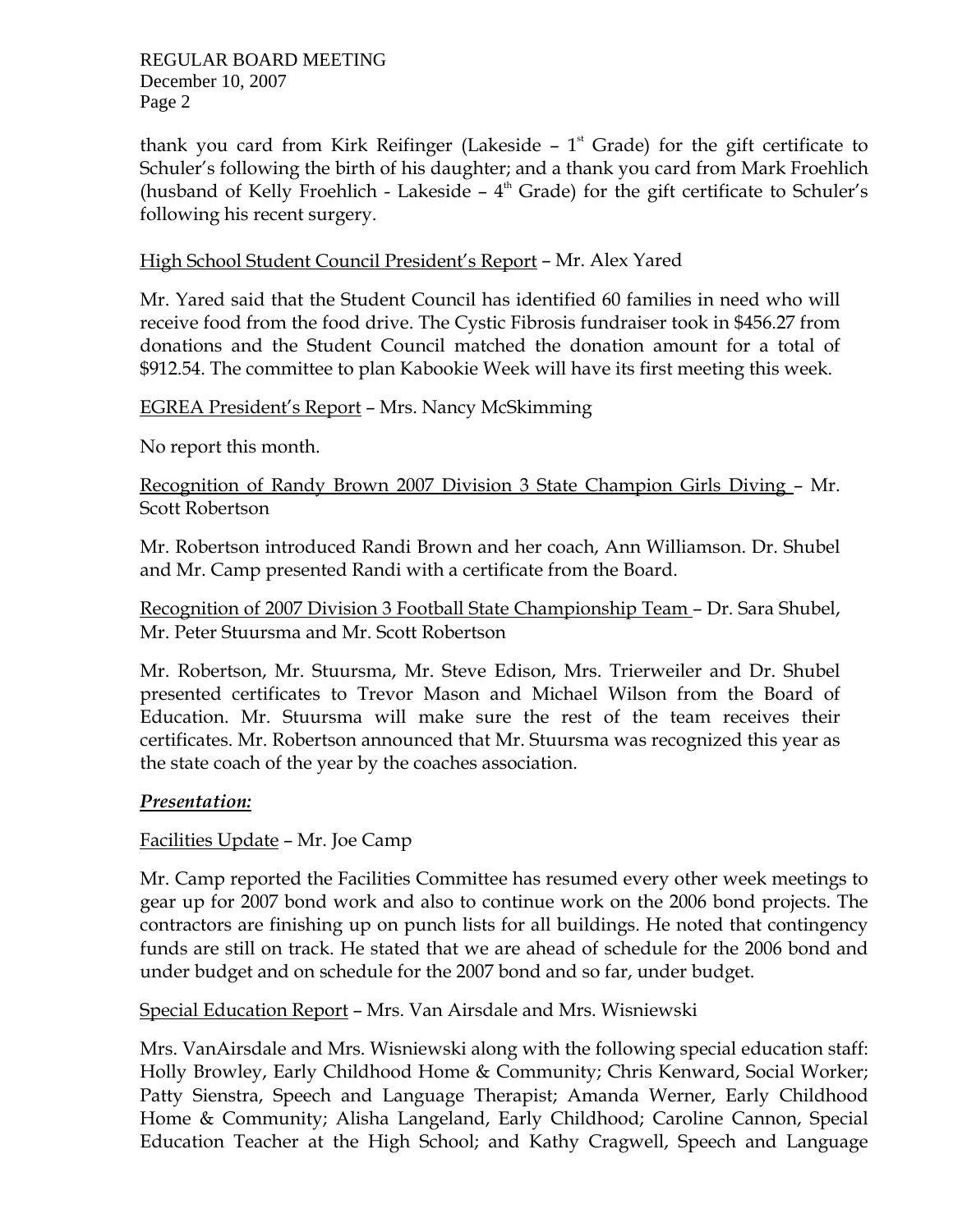Pathologist, presented a video showing the range of services provided from the oldest to the youngest special education students. There are 98 students receiving special education services at the High School. The state of Michigan requires special education services for the ages 0-26 years. They noted that East serves students from 2-26 years. The Board thanked the group for their report and also thanked Chris Kenward for putting together the video presentation.

Presentation of the East Grand Rapids High School Annual Guidance Report – Mr. Larry Fisher

Mr. Fisher thanked Mrs. Fee and Mr. Crawford for their help with the technology on this presentation. He presented an overview of the report in a power point presentation and answered questions from the Board.

# *Action Items - Consent Agenda:*

| Background: | In order to save time during the meeting, we are using a |
|-------------|----------------------------------------------------------|
|             | Consent Agenda. Items in the Consent Agenda include      |
|             | those that are routine or have been previously discussed |
|             | by the Board of Education. Any Board Member may          |
|             | request to have any item removed for a separate          |
|             | discussion and vote.                                     |

 Recommendation: Motion to approve the Consent Agenda Numbers \_ 12\_ through 15.

Approval of Minutes of REGULAR MEETING of 11/26/07 (Enclosure #12)

Approval of November Payment of Bills (Enclosure #13)

Approval of 9-12 Social Studies Curriculum

| Background: | The 9-12 Social Studies Curriculum was presented to the |
|-------------|---------------------------------------------------------|
|             | Curriculum Advisory Team on November 13, 2007 and       |
|             | to the Board of Education on November 26, 2007.         |

 Recommendation: Motion to approve the 9-12 Social Studies Curriculum as presented at the November 26, 2007 Board meeting and recommended by the Assistant Superintendent of Instruction and the Superintendent.

### Approval of Reproductive Health Curriculum

 Background: The updated 5, 8, and 9-12 Reproductive Health Curriculum was presented to the Curriculum Advisory Team on October 16, 2007 and to the Board of Education on November 26, 2007.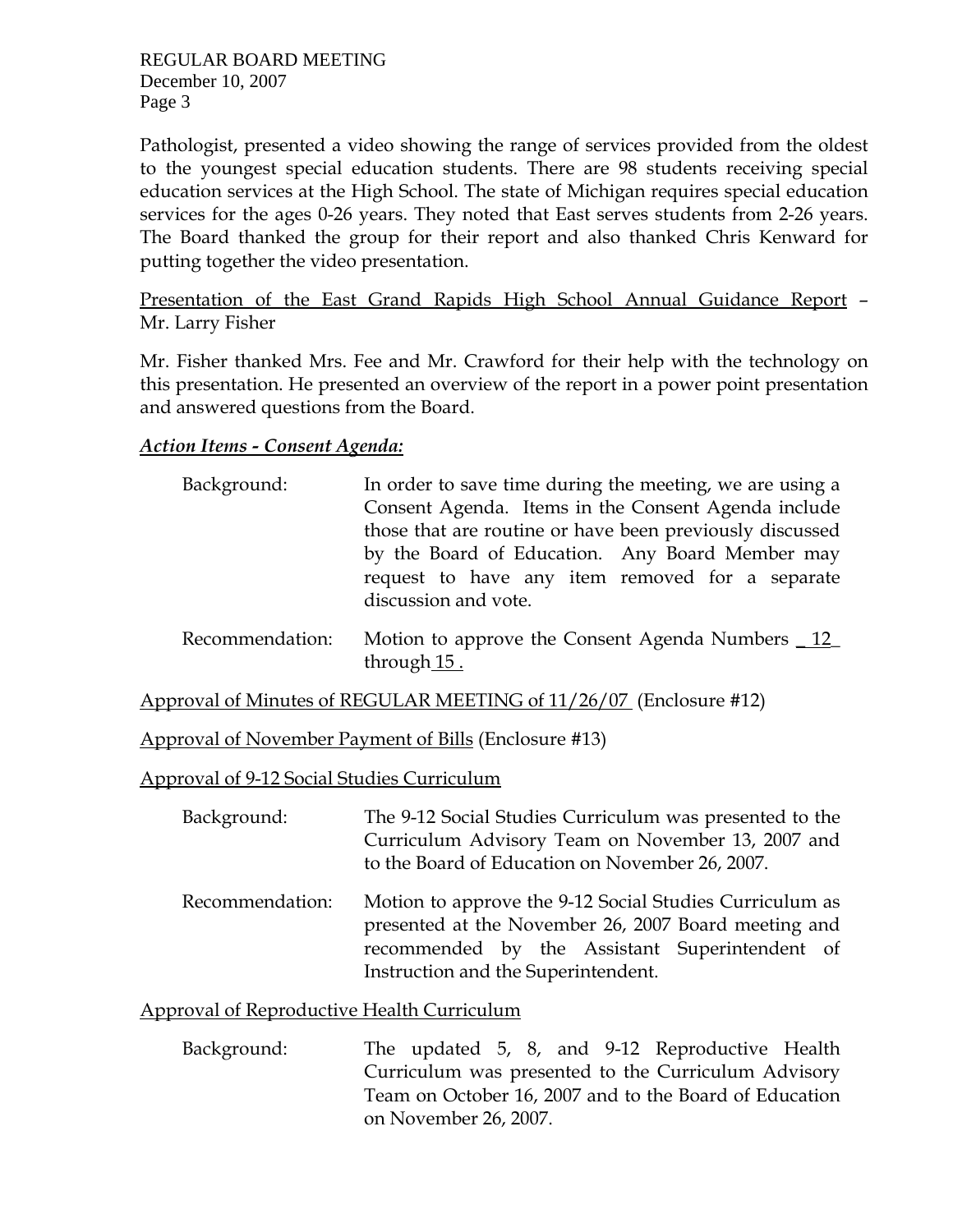| Recommendation: | Motion to approve the updated 5, 8, and 9-12        |
|-----------------|-----------------------------------------------------|
|                 | Reproductive Health Curriculum as presented at the  |
|                 | November 26, 2007 Board meeting and recommended by  |
|                 | the Assistant Superintendent of Instruction and the |
|                 | Superintendent.                                     |

Mrs. Rideonour moved to approve Consent Agenda Items #12-15. Mrs. Bok seconded the motion. Motion passed 7-0.

### *Other Action Items:*

# Acceptance of Grants from the East Grand Rapids Schools Foundation (Enclosure #16)

The East Grand Rapids Schools Foundation awarded the fall Mini Grants and Grants at the November 2007 Foundation meeting. Mrs. Marcie Lewis of the grants committee reviewed the grants awarded for this year and stated that there were over \$79,000 in grant requests for the fall.

Mr. Edison moved to accept the grants as listed in Enclosure #16 totaling \$22,085.65 and to thank the East Grand Rapids Schools Foundation for its support of the East Grand Rapids Public Schools. Mr. Camp seconded the motion. Motion passed 7-0.

# Approval of Bond Sale Resolution and Execution of Bond Purchase Agreement (Enclosure #17)

The 2007 Bond Issue was priced on Thursday, December 6, 2007. Presentations were made by Jeff Zylstra of Fifth Third as Lead Underwriter, Dick Barch of Stauder & Barch as Financial Advisor, and Mike Gressens of Thrun Law Firm as Bond Counsel to detail the pricing of the sale, whether the projected sale should be accepted by the Board and an explanation of the bond sale resolution to be authorized and the bond purchase agreement to be executed.

Mrs. Ridenour moved to approve the resolution and bond sale as presented. Mrs. Trierweiler seconded the motion. Role call vote taken: Edison, yes; Ridenour, yes; Trierweiler, yes; Ellis, yes; Bok, yes; Camp, yes; Ruppert, yes. Motion passed 7-0.

Mr. Ellis called for a 10-minute break for signatures from the president, secretary and superintendent on the Bond Sale Resolution and Execution of Bond Purchase Agreement.

Approval of 2007 Bond Schematic Design and Budget (Enclosure #18)

Ralph Moxley of URS Corporation presented the schematic designs for the 2007 construction project. Following the URS presentation, Mr. Philipps presented the cost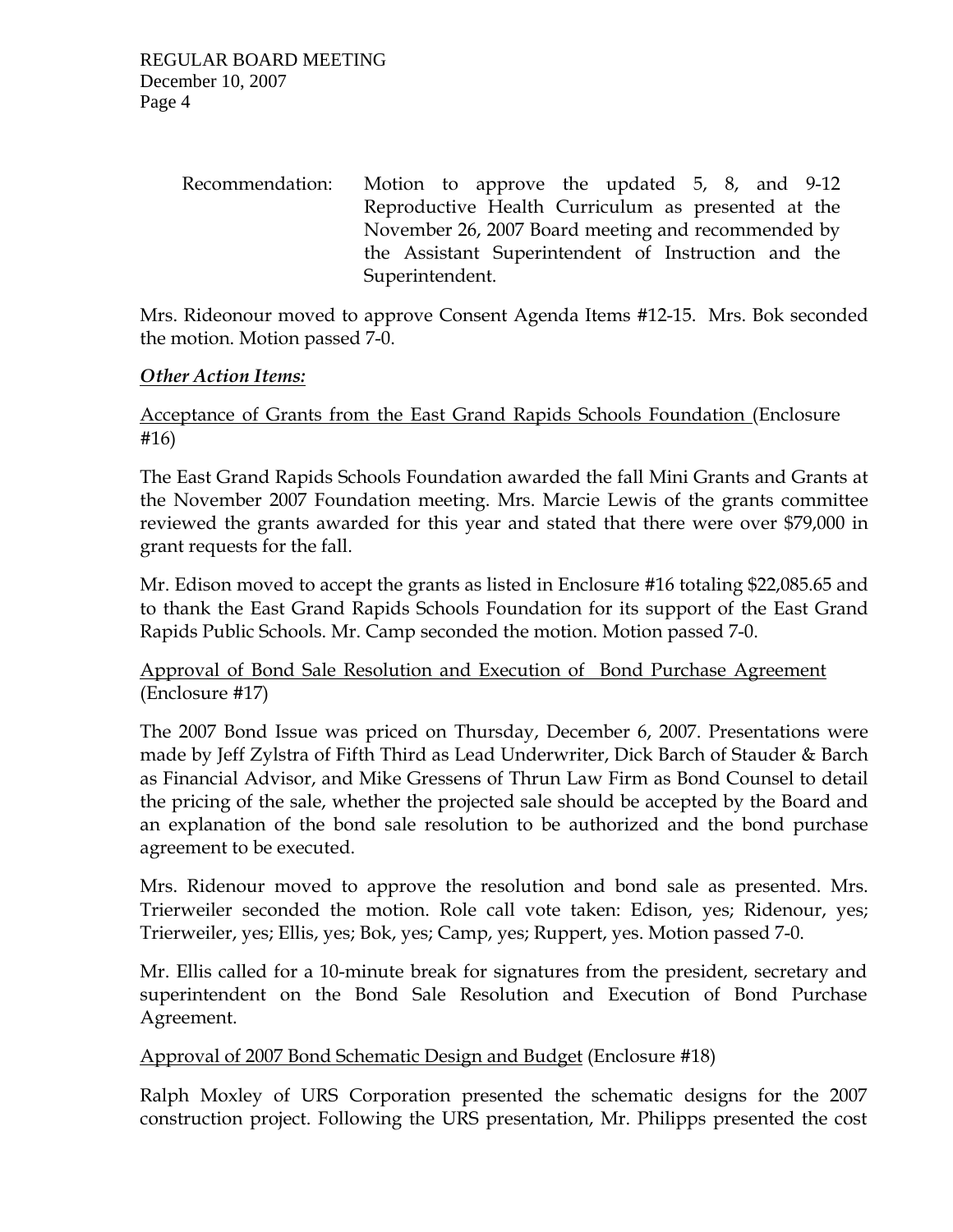estimates based on those schematic designs and discussed any variations from the cost proposals developed prior to the election.

Mr. Camp moved to approve the schematic designs and budget for the 2007 construction project as presented. Mr. Edison seconded the motion. Motion passed 7-0.

### Administrative Reports

#### **Superintendent**

Dr. Shubel announced that US News and World Report named East Grand Rapids High School as one of the top high schools in the nation. The high school received a silver medal. This designation puts the high school as one of the top 3% in the nation. She congratulated all of the K-12 staff for this accomplishment.

Building Holiday Programs - Dr. Shubel announced that on Tuesday, December  $11<sup>th</sup>$  at 2:15 p.m. Breton Downs would have a program and that Anne Thomasma would send information to Board members on program dates for the other schools.

ASCD Australia Trip Report – Dr. Shubel showed a power point presentation on her recent trip to Australia. She gave a comparison of education in the United States and Australia.

#### Assistant Supt. for Business

Budget Workshop Date – Mr. Philipps made a suggestion to wait to have a budget workshop until the Governor announces her proposed budget projections. He gave the dates of January 21, 2008 or the second week in February of 2008. Mr. Ellis will confer with the other Board members to determine a date for the workshop.

#### Assistant Supt. for Instruction

Foreign Language Update – Mrs. Glowicki stated that the first meeting of this group went very well. The group is now focusing at what will happen over the next 13 years and also for the next 13 years after that.

Preview of Science – The State of Michigan will be meeting in December to adopt their curriculum and then this group will convene in January to work on the science curriculum.

### Board Representative Report

PASE Update – Mrs. Trierweiler reported that the MI Merit requirements would affect Special Education students. The KISD will offer a certificate of completion to students for training for manual labor jobs. She also noted that Special Education High School teachers, in order to be highly qualified, will need to go back to school for accreditation. This is due to a federal mandate to state.